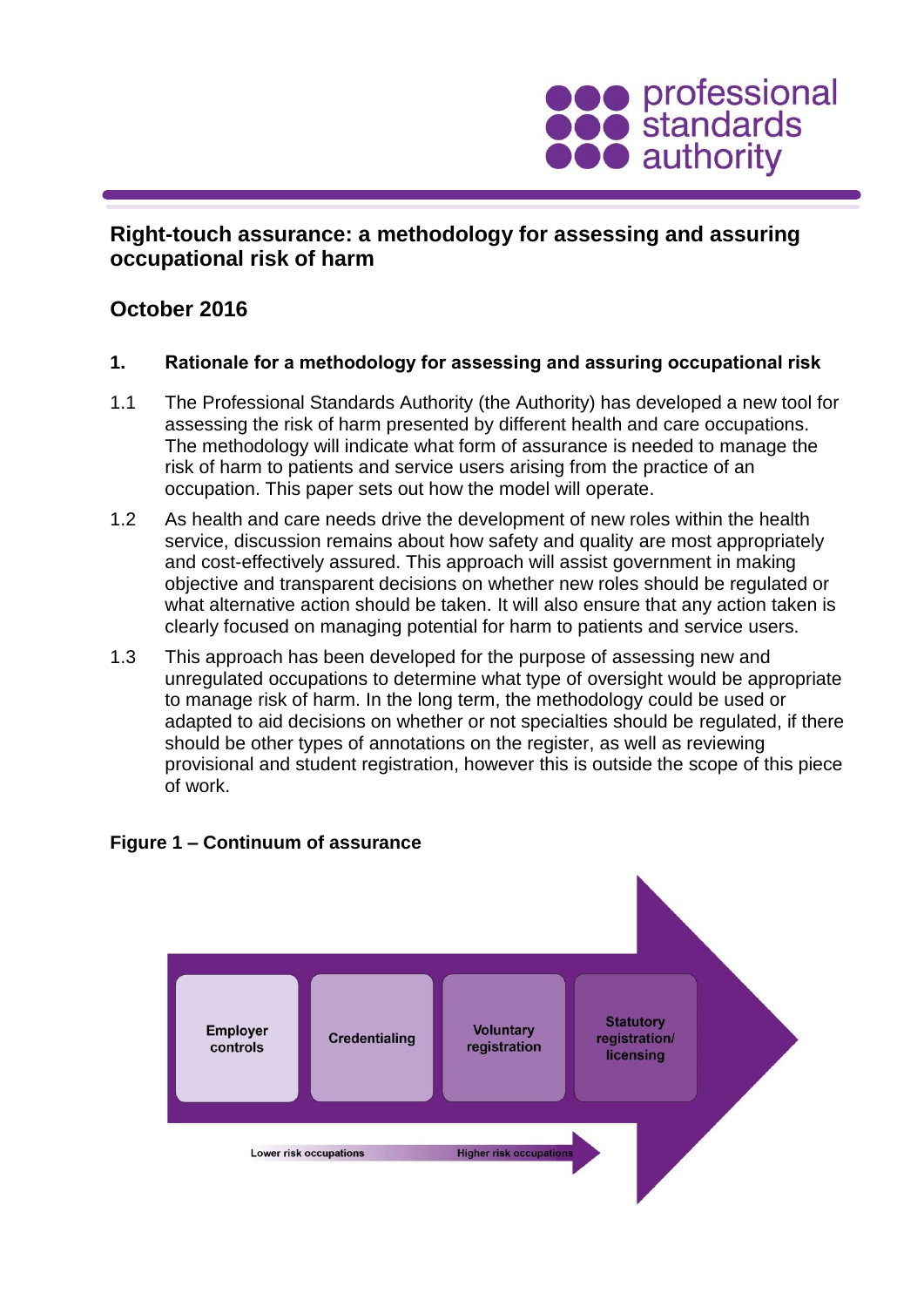- 1.4 Figure 1 shows the continuum of assurance, as described in *Rethinking regulation*  (2015*),* which demonstrates that as the level of risk increases, the regulatory force required to manage that risk also increases. The following definitions apply to the terms used in the diagram:
	- Employer controls refers to any requirements that employers might put in place to provide assurance of minimum standards of practitioners such as training, qualifications, codes of conduct, supervision and appraisal
	- Credentialing refers to developing a consistent method of validating the identity and legitimacy of external employees with access to healthcare settings. (This is distinct from the GMC use of the term credentialing for specific areas of medical practice for doctors who are already on a register)
	- Voluntary registration refers to the Accredited Registers programme operated by the Professional Standards Authority. The Authority accredits organisations that hold voluntary registers of health and social care practitioners who are not regulated by law, against 11 standards
	- Statutory registration and licensing refers to the legal requirement for registration of health and care professionals who are currently covered by the nine statutory regulators.

# **2. A two-stage process**

- 2.1 Our methodology for right-touch assurance is a two-stage process. The first stage is to create a risk profile of an occupation taking into account the intrinsic risks of harm arising from practice. The second stage is to apply extrinsic factors in assessing the level of assurance needed to manage the potential risk of harm.
- 2.2 Evidence of intrinsic risk of harm is gathered, assessed and scored to profile the risk. Evidence relating to the extrinsic factors is also gathered and is analysed. An independent panel considers the risk profile and then assesses the occupation against the extrinsic factors. The result of the assessment and their recommendations is presented to government to aid policy decisions.
- 2.3 Below we set out in more detail how the approach will work and illustrate it with examples.

## **Stage 1 – Profiling the intrinsic risk of harm**

- 2.4 In the first stage of the process, which is both qualitative and quantitative, hazards associated with the practice of an occupation are grouped into the three broad categories outlined in *Right-touch regulation* (2015): intervention (the complexity and inherent hazards of the activity); context (the environments in which the intervention takes place); agency (service user vulnerability or autonomy). The advantage of this approach is that it disciplines us to probe on hazards beyond those related to the complexity of an occupation. Below we have given some examples of hazards that fit under each of the three categories:
	- Intervention/complexity: potential for harm caused by features of practice from prescribing, surgical and psychological interventions to other kinds of physical therapies such as massage or invasive diagnostic techniques
	- Context: including environments with varying levels of oversight (hospitals, community pharmacies and hospices amongst others), as well as patients' and service users' homes or high street premises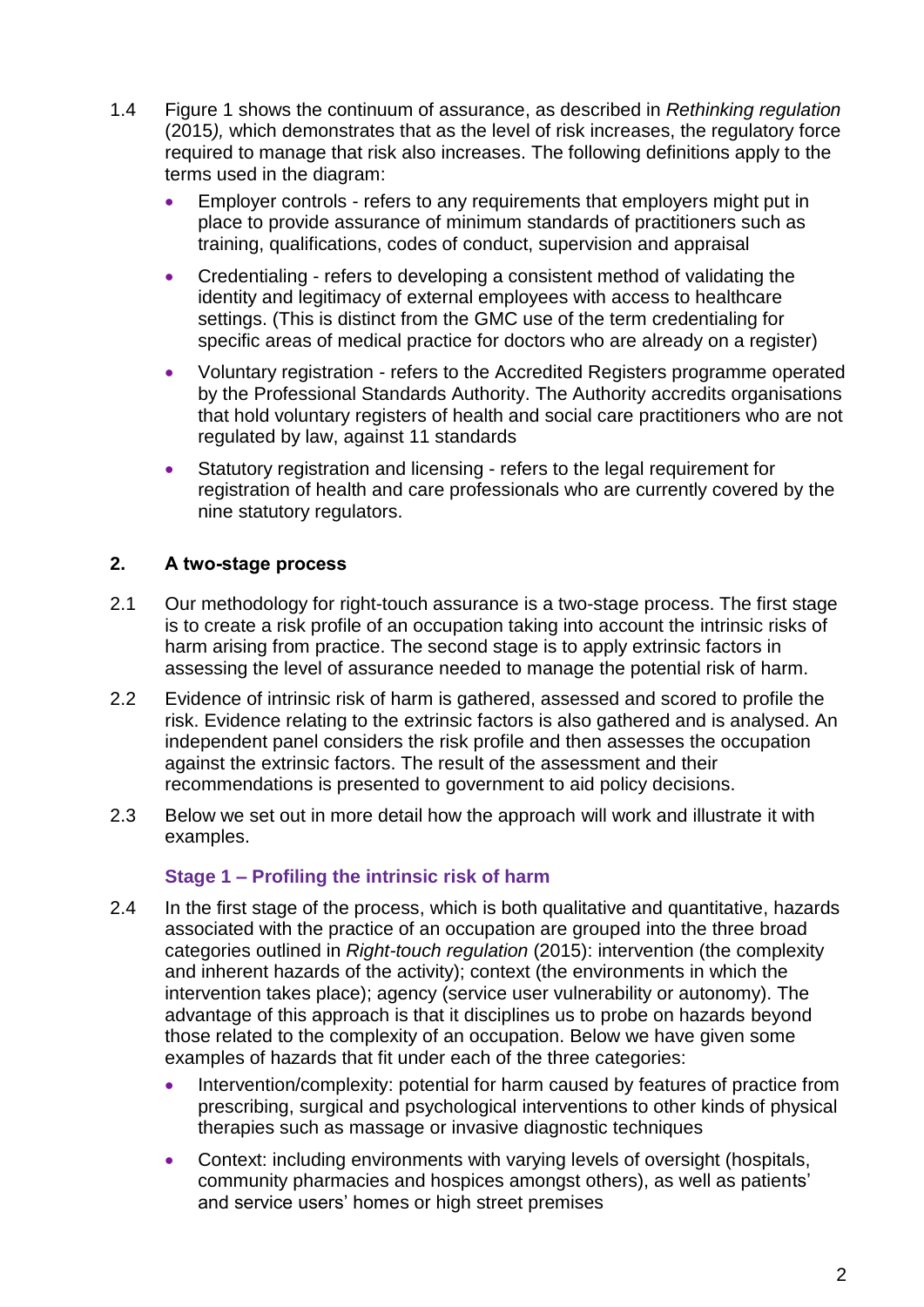- Agency/vulnerability: contact with patients and service users who may have less or more ability to exercise control over their care and circumstances, potentially including children, people with disabilities, those with literacy and communication problems or competent adults purchasing services.
- 2.5 Based on an assessment of the evidence related to the hazards and a judgement on the likelihood and severity of harms resulting, a risk score will be allocated to each category and then to the occupation overall. The three scores are represented visually on a radar chart, see examples below for illustrative purposes:



# **Figure 2 – Risk profile and volume**

2.6 This approach allows us to create a risk profile for each occupation and gain a clear picture of where the risks occur as well as indicate a risk volume from the area of the triangle. This will help to demonstrate the difference in both the level and type of risk in different occupations.

# **Figure 3 – Examples of risk profiles**



2.7 For example, a health care assistant would have a lower level of risk than a doctor due to the nature of tasks they are carrying out and being highly supervised but may score higher on vulnerability based risk due to them having day-to-day care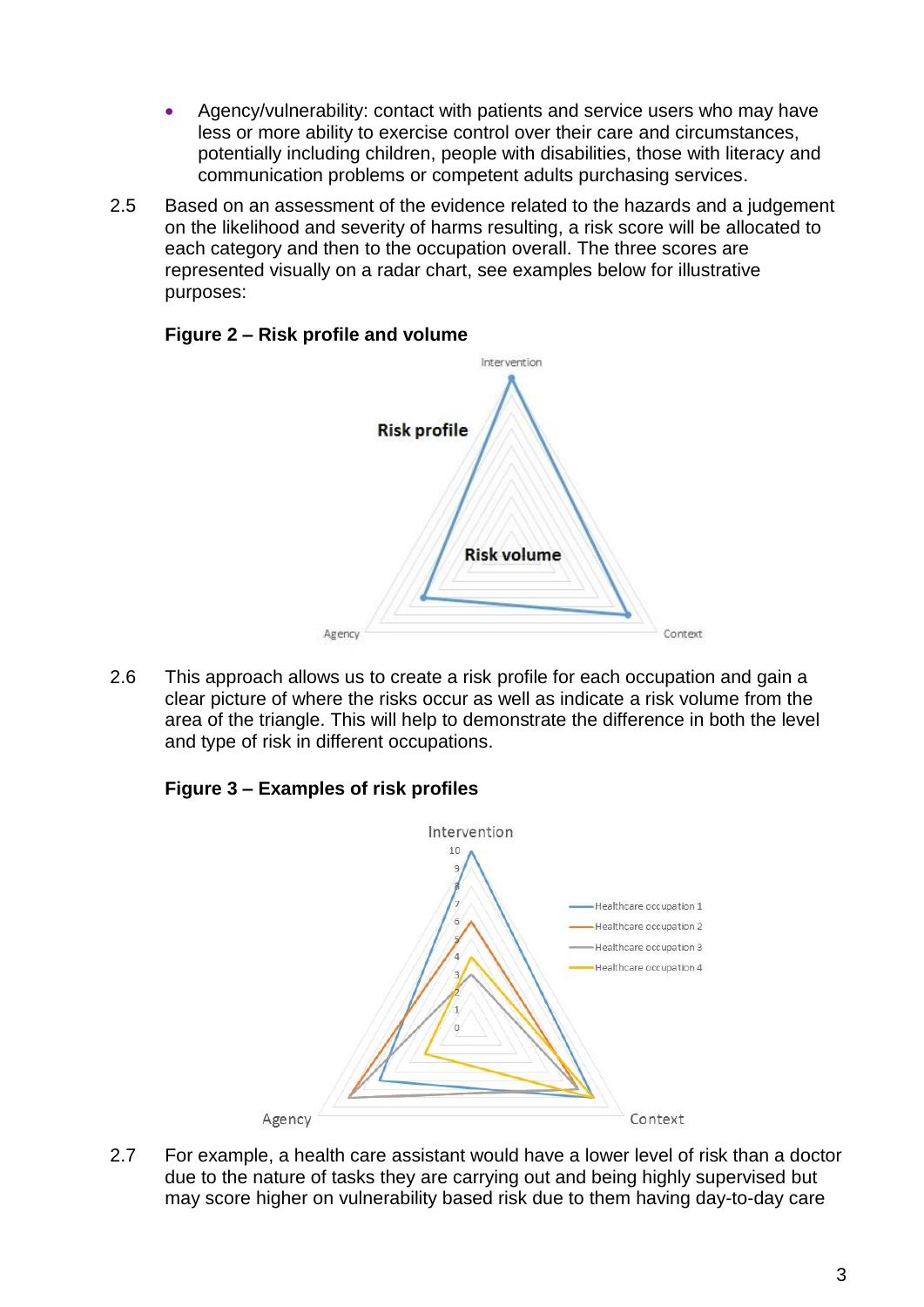for vulnerable people. The example below shows how the risk profiles for a doctor and an acupuncturist could be presented to reflect the different volume of intrinsic risk (diagram for illustrative purposes only).





#### **Stage 2 – Assessing the extrinsic risk factors**

- 2.8 Once the hazards are understood and the intrinsic risk of harm has been described through an occupation's risk profile and volume, in stage 2 the occupation or profession is considered against the extrinsic risk factors. This assessment will inform where the profession or occupation sits on the continuum of assurance and allow the formulation of advice to government. This stage allows the panel to consider extrinsic factors that may mitigate the risk of harm occurring or, conversely, increase it. This will shape the recommendation on what level of assurance is appropriate. This allows the use of a right-touch approach and ensures that any action taken is proportionate.
- 2.9 The assessment criteria are:

| <b>Criterion</b>                                                                                                                                      | <b>Rationale</b>                                                                                                                                                                                                                                                                                                                                                                                                                                                                                                                                                                                                                                      |
|-------------------------------------------------------------------------------------------------------------------------------------------------------|-------------------------------------------------------------------------------------------------------------------------------------------------------------------------------------------------------------------------------------------------------------------------------------------------------------------------------------------------------------------------------------------------------------------------------------------------------------------------------------------------------------------------------------------------------------------------------------------------------------------------------------------------------|
| 1. Scale of risk:<br>• Size of<br>actual/potential<br>practitioner group<br>$\bullet$ Size of<br>actual/potential<br>patient or service<br>user group | This criterion helps to ascertain the dimensions of<br>harm. Some occupations present a level of risk of<br>harm but a regulatory response would not be<br>proportionate due to the size of the workforce. An<br>example is genetic counsellors, who number fewer<br>than 200. Equally, if the group of service users or<br>patients who are treated by the occupation is small,<br>then this may suggest an alternative method of<br>assurance would be appropriate. Conversely,<br>support workers might achieve a small risk volume<br>in terms of complexity, but number approximately a<br>million. These factors need to be taken into account. |
| 2. Means of assurance                                                                                                                                 | This criterion enables examination of the various<br>options that are available to manage the level and<br>type of risk of harm, for example use of technology,<br>supervision by a regulated professional or<br>employment controls.                                                                                                                                                                                                                                                                                                                                                                                                                 |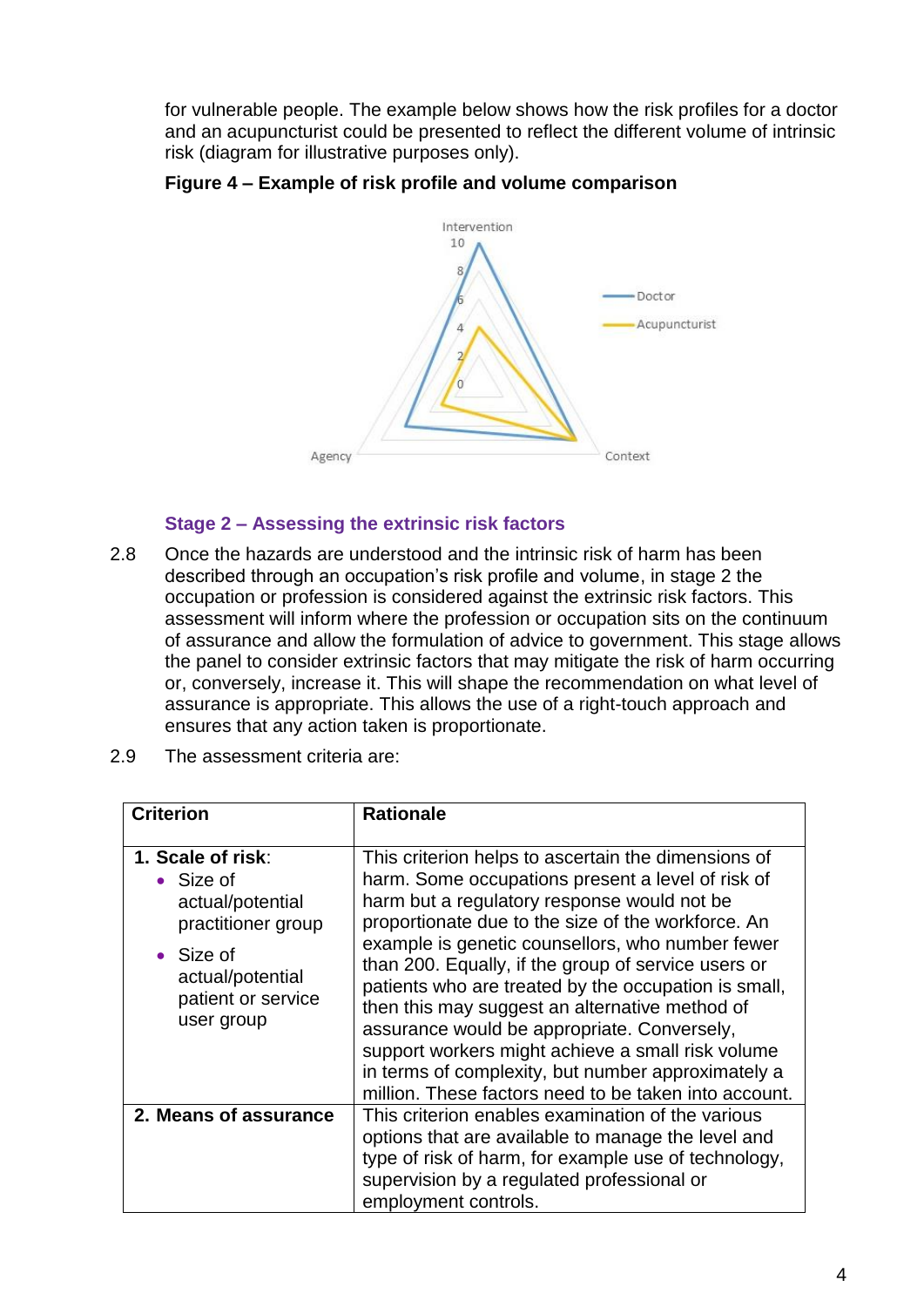| 3. Sector impact:                                                           | This criterion takes into account the impact of                                                                                                                                                                                                                                                                          |
|-----------------------------------------------------------------------------|--------------------------------------------------------------------------------------------------------------------------------------------------------------------------------------------------------------------------------------------------------------------------------------------------------------------------|
| • Market                                                                    | assurance mechanisms on the cost and supply of                                                                                                                                                                                                                                                                           |
| Workforce<br>Quality<br>Cost<br>Innovation                                  | the occupation. Market impact might include market<br>size, prices, trading conditions, labour supply,<br>employer needs. Regulation of low paid occupations<br>has been shown to increase cost and reduce supply.<br>Regulation may restrict innovation. In this risk model<br>we assess the impact of assurance on the |
|                                                                             | availability of healthcare and therefore on patient                                                                                                                                                                                                                                                                      |
|                                                                             | care and safety.                                                                                                                                                                                                                                                                                                         |
| 4. Risk perception:<br>• Need for public<br>confidence in the<br>occupation | This criterion enables consideration of probable<br>effects on public confidence in the occupation or<br>needs of employers or other agencies using the<br>services of the occupational group.                                                                                                                           |
| Need for assurance<br>for employers or<br>other stakeholders                |                                                                                                                                                                                                                                                                                                                          |
| 5. Unintended<br>consequences                                               | This criterion requires that any identifiable<br>unintended consequences of the proposed forms of<br>assurance are considered so that any implications<br>can be addressed.                                                                                                                                              |

- 2.10 The assessment criteria do not cover 'readiness to be regulated'. 'Readiness' indicates that an occupational group is organised and has agreed standards so could be brought into statutory regulation but it is not relevant to this model when deciding where an occupation should fall on the continuum of assurance. If a recommendation to regulate has been made, on the basis of the risk assessment, then readiness should be taken into account only when establishing a timeframe for this to happen.
- 2.11 Having considered the factors, and established whether and how risks can be managed or mitigated, the regulatory force required and thus the appropriate level and form of oversight can be determined. This follows the principles of right-touch regulation and ensures that the minimum regulatory force is applied to achieve the desired effect.
- 2.12 Consideration of these extrinsic factors is necessary to develop a full picture of the actual risk of harm from the occupation to the public and to assess what the most appropriate form of assurance is. This stage is not intended to act as a regulatory impact assessment which would be carried out at a later stage when government is making a policy decision.

## **3. In summary**

This paper outlines a two-stage process to assess the risk of harm to patients and service users posed by different occupations. This is intended as a method of providing evidence-based recommendations to government on the most appropriate means of assurance for an occupation to assist with policy decisions.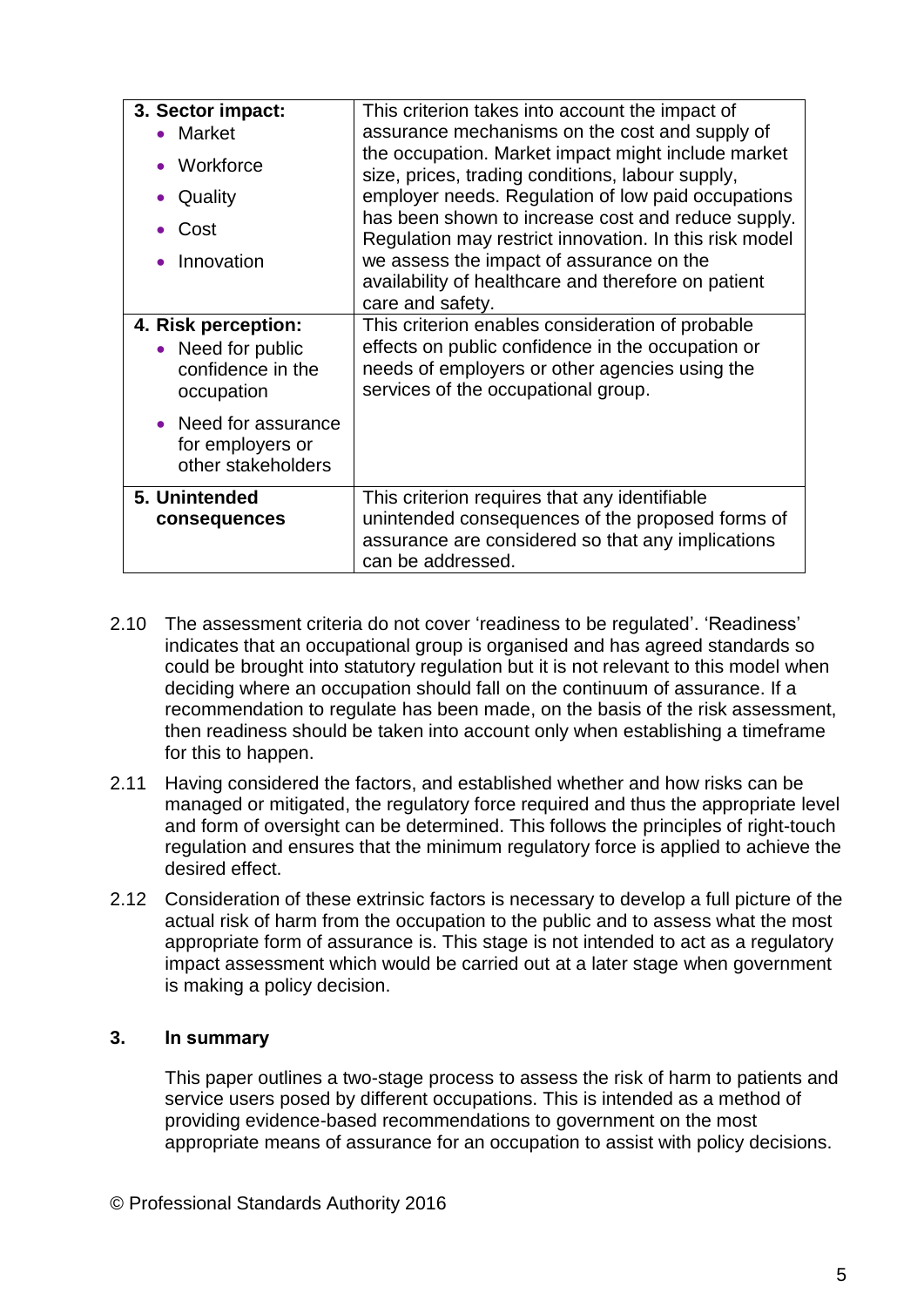#### **Sources reviewed**

To inform the development of the risk assessment methodology we have reviewed literature, research and a range of different approaches to quantifying and qualifying risk. We have developed our previous thinking in *Right-touch regulation* where we outlined the different categories of hazards in relation to the complexity of the intervention, the context it takes place in and the vulnerability of the patients and service users that the practitioner comes into contact with. Alongside this, key sources which particularly influenced our thinking in developing the model include:

- The work of the Health Professions Advisory Council in Ontario which carries out an assessment of the risks involved in the practice of health and care occupations and provides advice to government on whether they should be regulated or not
- The 2007 White Paper *Trust, Assurance and Safety* which looked at criteria to establish which new and unregulated occupations should be considered for statutory regulation
- The work carried out by the Health and Care Professions Council to inform their process for annotating the register to indicate post-qualifications of registrants
- The work being carried out by the General Medical Council to develop medical credentialing
- The process undertaken by the Accredited Registers programme, operated by the Professional Standards Authority to require registers applying for accreditation to carry out an assessment of the risk involved in the occupation and how they intend to manage this
- The Care Quality Commission's regulated activities, highlighting areas with a higher potential risk of harm
- Work carried out assessing the issue of patient and clinician vulnerability in healthcare by Dr Joanne Travaglia and Hamish Robertson at the University of New South Wales

## **Other sources**

There is a non-exhaustive list of other publications and sources we have reviewed below.

## **UK regulators**

Denham L. Phipps, Peter R. Noyce, Kieran Walshe, Dianne Parker, Darren M. Ashcroft December (2010) *Risk Assessment in Pharmacy*

Europe Economics (2010) *Risks in the Optical Profession - a report for the General Optical Council*

Europe Economics (2010) *Counterfactual for Revalidation - Report to the General Chiropractic Council*

Europe Economics (2014) *Risk in Dentistry - Report for the General Dental Council - October 2014*